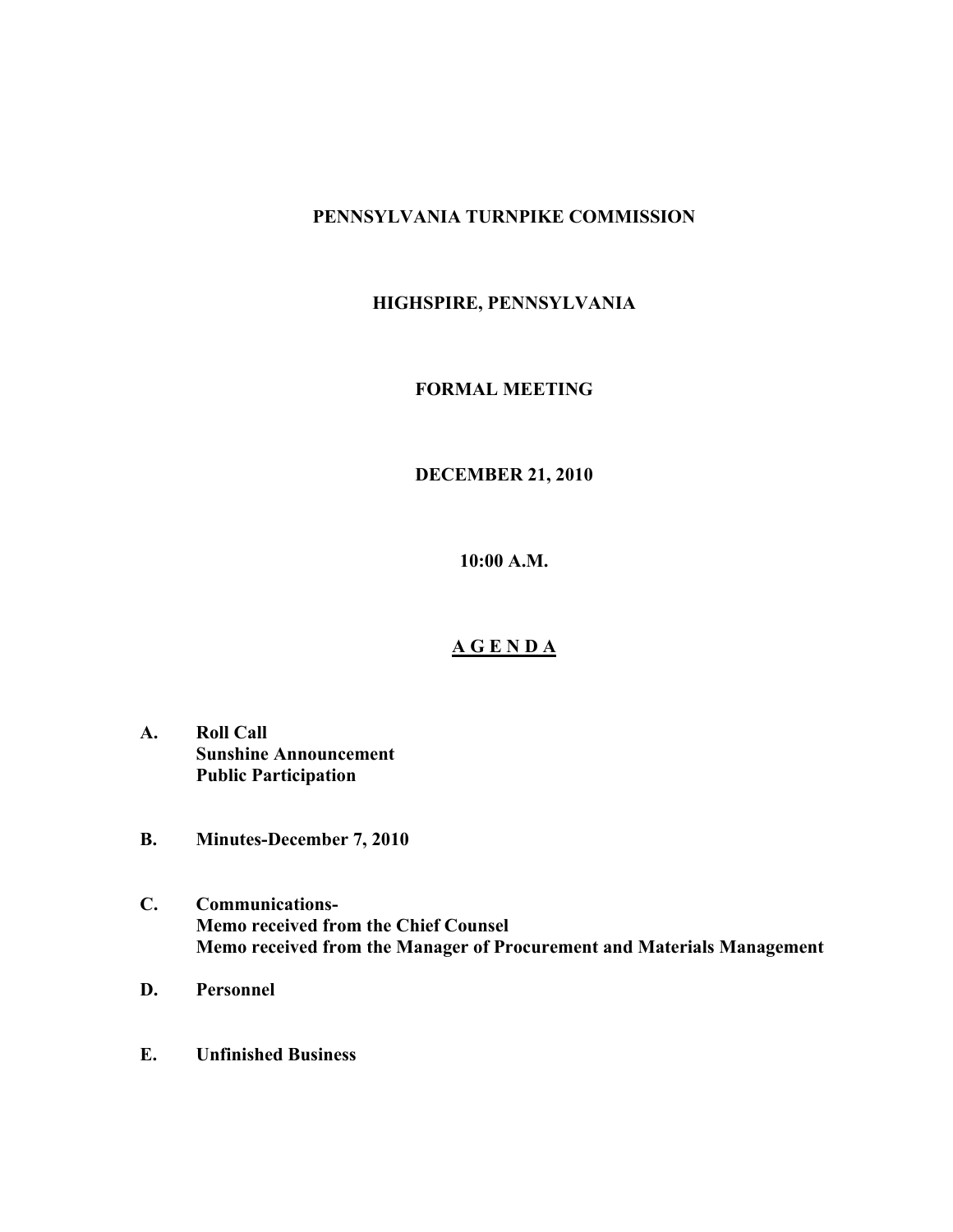- **1. Adopt the Resolution ratifying the reinvestments, liquidations and purchases of securities with available cash, as described in the memo from the Assistant Chief Financial Officer dated December 10, 2010.**
- **2. Approve the negotiation and execution of the Amendments, a Supplement and the Agreements for the items listed in memos "a" through "g":**
	- **a. Amendment to our agreements with The Pennsylvania State Police for patrolling the Turnpike; to adjust the reimbursement for patrol of the Findlay Connector to a new monthly rate of \$12,934.58 effective through June 30. 2011;**
	- **b. Reimbursement Agreement with the PA Fish and Boat Commission (PFBC) to reimburse the PFBC for the removal of the Norristown Farm Dam and for habitat improvements; at a not-to-exceed amount of \$425,000.00;**
	- **c. Approve the sale of the former Antoon property in Uniontown pursuant to Section 2D of the Land Use Policy, by listing the property for sale with Continental Realty; and authorize the execution of the listing agreement, sales agreement and deed;**
	- **d. Approve the sale of the former O'Donnell property in Arona pursuant to Section 2D of the Land Use Policy, by listing the property for sale with Continental Realty; and authorize the execution of the listing agreement, sales agreement and deed;**
	- **e. Agreement with Continental Realty for continued land use consulting services for two years; a Settlement Agreement with Continental Realty for the amount due for services rendered from June 11, 2010 until the new agreement has been fully executed; and authorize the issuance of a check in the settlement amount;**
	- **f. Amendment to our agreement with AAA East Central for the distribution of E-ZPass in their branch offices; to enable their offices to participate in the E-ZPass Go-Pak retail program;**

### **g. REMOVED FROM AGENDA.**

**Supplemental Agreement #5 with McCormick Taylor, Inc. for Act 44 Public Relations and Communications Services, for a supplement of \$500,000.00; increasing the not-to-exceed amount to \$27,500,000.00.**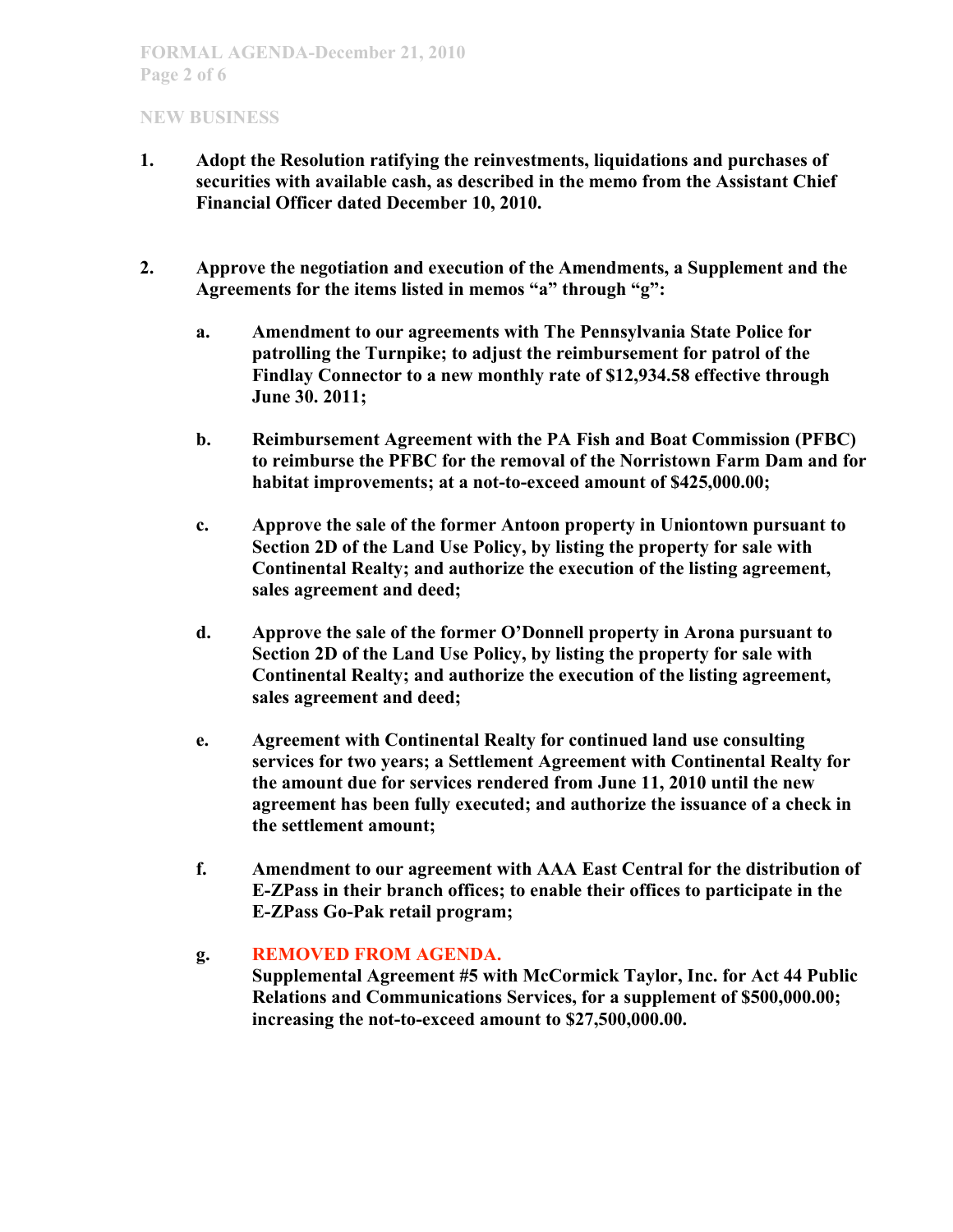- **3. Approve the Right-of-Way Requests for the items listed in memos "a" through "c":**
	- **a. Approve an Easement Agreement and a water line transfer from the Commission to Exeter Peter Lane I, L.P. for our water line at the Norristown Interchange;**
	- **b. Relinquish the condemnation of Right-of-Way #17964, a total take parcel, that was to be necessary for the Southern Beltway project; and authorize payment of cost, expenses and damages, if any, suffered by reason of the condemnation;**
	- **c. Approve a Sales Agreement with Timothy J. and Sherri L. Maret for a conservation easement, as deemed necessary by the DEP, as part of the Susquehanna River Bridge project and approve the issuance of payment to the Maret's in the amount of \$47,925.00.**
- **4. Authorize payment for the 2010 Notice of Assessment from the Bureau of Workers' Compensation, Department of Labor and Industry, for the Workers' Compensation Fund, in the amount of \$51,173.00.**
- **5. Approve the Award of Bids, the Renewal of an Agreement and the Issuance of Purchase Orders for the items listed in memos "a" through "g":**

| a. | Janitorial supplies, exercising our final option to renew the agreement for an<br>additional year (January 1, 2011-December 31, 2011): |                      |
|----|----------------------------------------------------------------------------------------------------------------------------------------|----------------------|
|    |                                                                                                                                        |                      |
|    | <b>All American Poly</b>                                                                                                               | 76,000.00            |
|    | Grainger                                                                                                                               | 24,000.00            |
|    | <b>PIBH</b>                                                                                                                            | 20,000.00            |
|    |                                                                                                                                        | <b>TOTAL RENEWAL</b> |

- **b. Lease for Dell computers and laptops for four-years; utilizing the Commonwealth's contract with Dell Marketing; at a total award of \$1,576,636.00;**
- **c. Microwave radio interface at the Valley Forge Interchange, utilizing the Commonwealth's contract with Alcatel Lucent USA, Inc.; at a total award of \$198,045.00;**
- **d. Four (4) 2011 Chevrolet Express cargo vans; utilizing the Commonwealth's contract with Apple Automotive Group; at a total award of \$116,472.00;**
- **e. Microsoft Windows 7/Office 2010 Purchase with a 5-year software assurance; utilizing the Commonwealth's contract with CDW Inc.; at a total award of \$975,139.00;**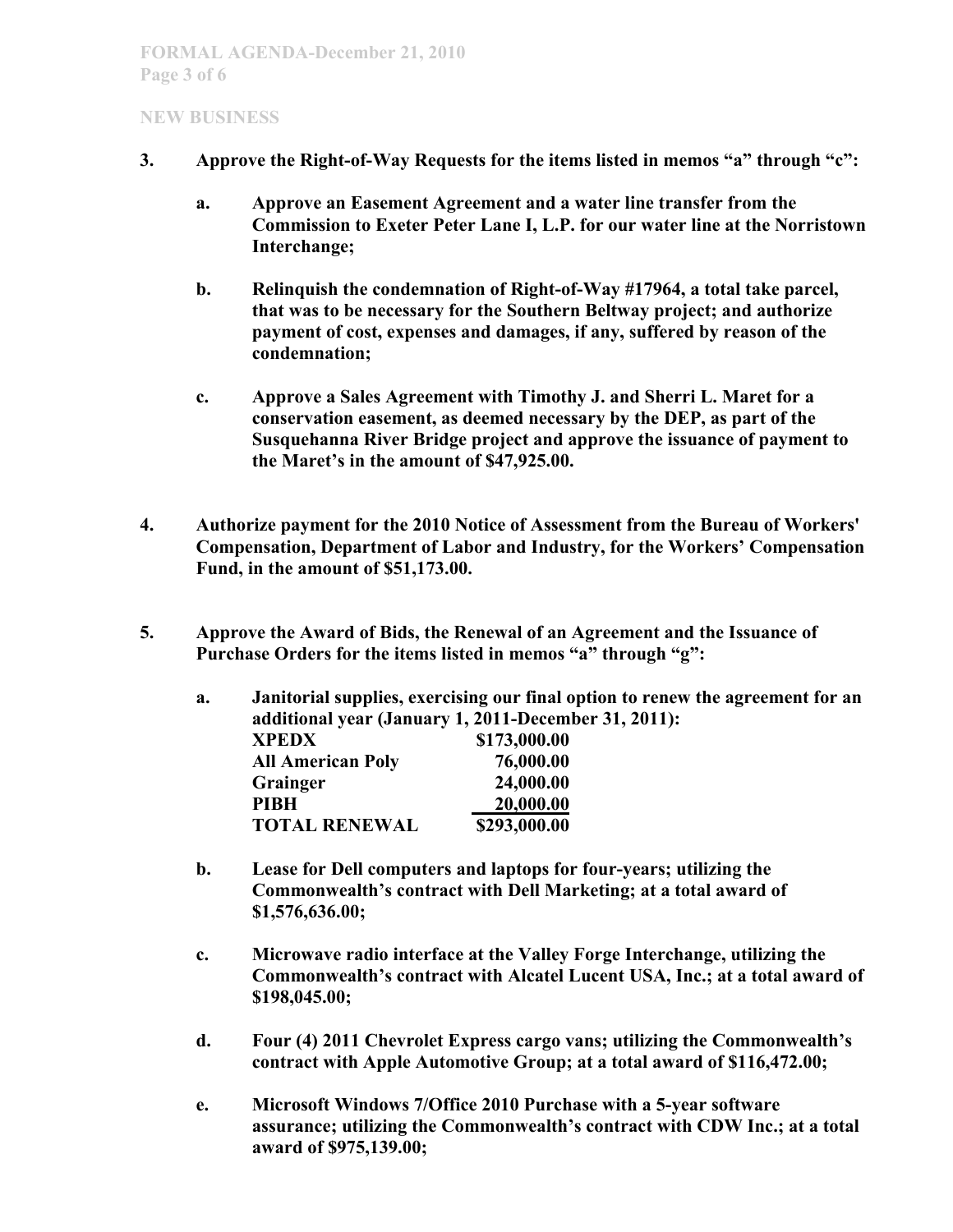- **f. Modernization of the Reproduction print center with new digital printing equipment; utilizing the Commonwealth's contract with Oce' North America, Inc.; at a total award of \$321,345.00;**
- **g. Trend Deep Security Software, utilizing the Commonwealth's contract with Dell Marketing; at a total award of \$133,173.65.**
- **6. Approve the Award of Contracts for the items listed in memos "a" and "b":**
	- **a. Contract #T-292.00R001-3-02 for bituminous overlay between MP 292.00 and MP 299.30, to the lowest responsive and responsible bidder, Reading Site Contractors; at a total award of \$7,538,992.57 and a contingency amount of \$250,000.00;**
	- **b. Contract #A-020.00T002-3-05 for roadway and bridge reconstruction from MP A20.31 to MP A25.67, to the lowest responsive and responsible bidder, Walsh Construction Company; at a total award of \$150,912,000.00 and a contingency amount of \$7,500,000.00.**

## **Items added to the Formal Agenda**

### **FINAL SELECTION**

- **F-7 Approve the consultant selection recommendations from the Technical Review Committee and authorize the negotiation and execution of a contract with the first firm listed for the items in memos "a" through "d":**
	- **a. Firm to conduct a study and complete a feasibility report documenting the system requirements, estimated costs, traffic and revenue analysis and implementation schedule involved with conversion of the Turnpike toll collection system to an AET system; at a not-to-exceed amount of \$2,000,000.00:**

**Reference #3-215 McCormick Taylor, Inc. Jacobs Engineering Group, Inc.**

**b. Engineering or construction management firm to provide construction inspection project management services for the replacement of Bridge DB-155 at MP 342.75; at a not-to-exceed amount of \$1,400,000.00:**

> **Reference #4-085 TRC Engineers, Inc. Hill International, Inc. Erdman Anthony**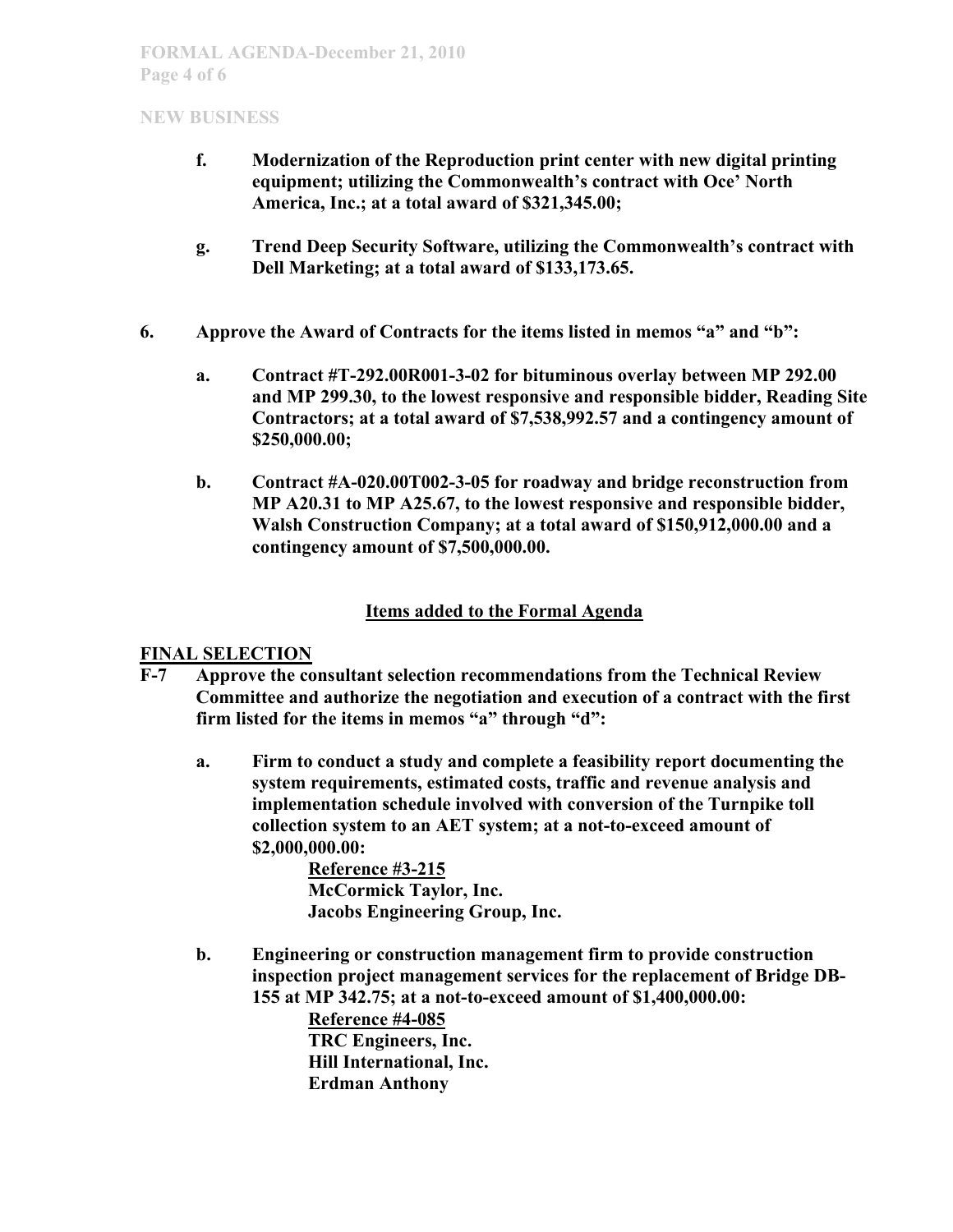**c. Engineering or materials testing firm for an open-end construction materials inspection and testing services from MP 200.00 to MP 351.11 and the Northeast Extension; at a not-to-exceed amount of \$850,000.00: Reference #5-073 ACA Engineering, Inc. Solar Testing of Pennsylvania, LLC**

**Jeff Zell Consultants, Inc.**

**d. Engineering or construction management firm to provide open-end construction inspection services from MP 247.00 to MP 358.00 and the Northeast Extension; at a not-to-exceed amount of \$850,000.00: Reference #5-074**

**The Temple Group, Inc. Erdman Anthony Carroll Engineering Corporation**

### **SUPPLEMENTS**

**F-8 Approve the Supplemental Agreements as listed in memos "a" through "c":**

- **a. Supplemental Agreement #3 with CECO Associates for final design of the Route 903 E-ZPass Only Interchange, for an additional \$460,000.00; increasing the not-to-exceed amount to \$2,910,000.00;**
- **b. Supplemental Agreement #2 with the Vitetta Group, Inc., for preliminary and final design services for the Trevose Maintenance relocation project, for an increase of \$75,000.00; increasing the not-to-exceed amount to \$2,225,000.00;**
- **c. Supplemental Agreement #1 with the Vitetta Group, Inc. for preliminary and final design services for the Uniontown to Brownsville Maintenance facility and salt storage facilities at M15 and M18on the Mon/Fayette Expressway, for an increase of \$600,000.00; increasing the not-to-exceed amount to \$2,100,000.00.**

### **CHANGE ORDERS**

**F-9 Approve the Change Orders for the items listed in memos "a" and "b":**

- **a. Change Order #6 for Contract #01-002-FCXH with Walsh Construction for construction of Section 51A1 of the Mon/Fayette Expressway, for an additional \$907,208.64 necessary for concrete repairs, shoulder work, super pave mixture pricing, "Old Pittsburgh Road" repairs, concrete pavement pricing, drainage, Park and Ride lot, construction, rebar and electrical work;**
- **b. Change Order #3 for Contract #A-020.00T002-3-02 with J.F. Shea Construction, Inc. for the replacement of Bridge NB-129 at MP A27.20, for**